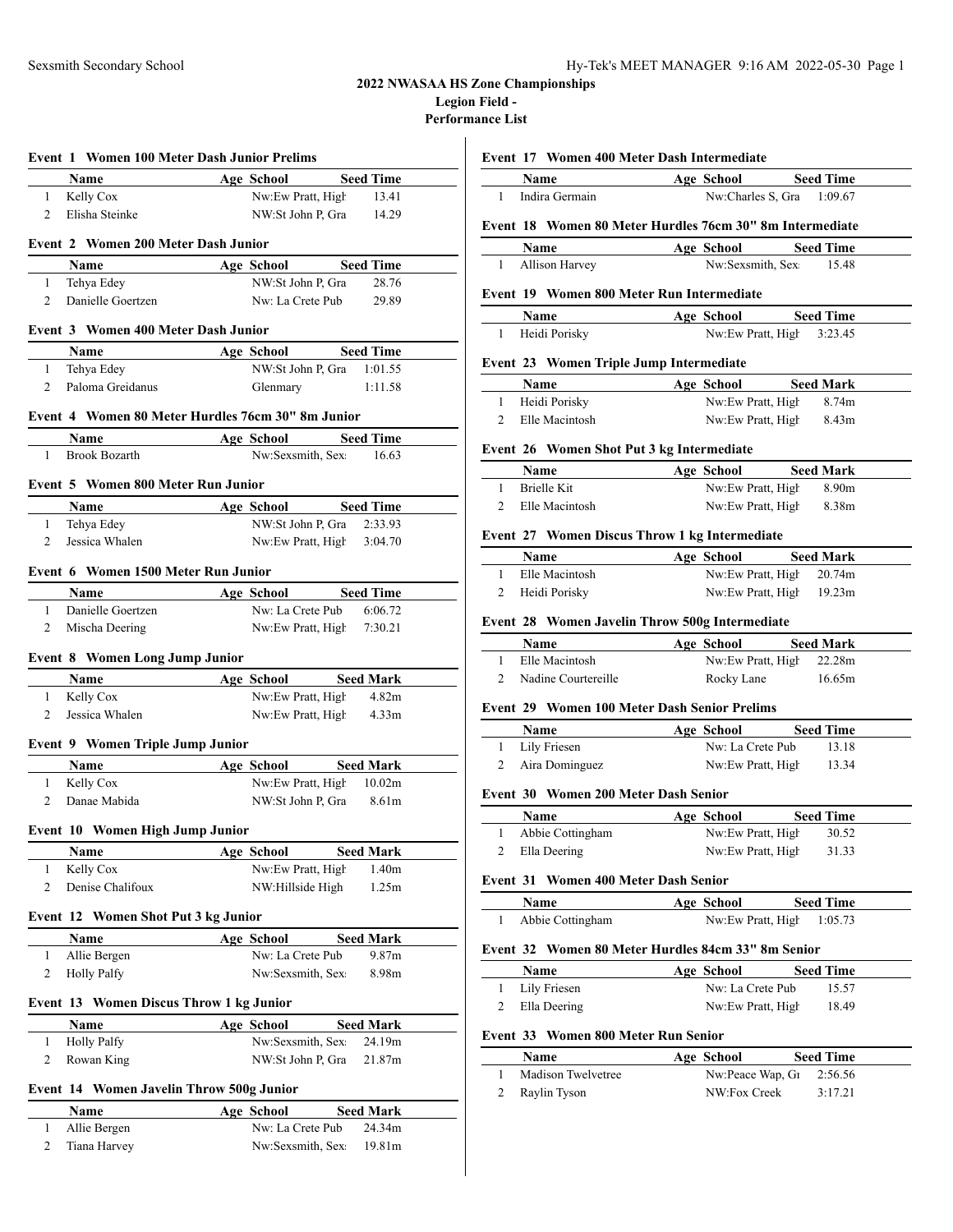### **2022 NWASAA HS Zone Championships Legion Field -**

**Performance List**

|                                                   |                                                                                                                                                                                                                                                                                                                                             | $\mathbf{1}$                                                                                                                                                                                                                                                                                                                                                                                                                                                                                                                                                                                                                      |
|---------------------------------------------------|---------------------------------------------------------------------------------------------------------------------------------------------------------------------------------------------------------------------------------------------------------------------------------------------------------------------------------------------|-----------------------------------------------------------------------------------------------------------------------------------------------------------------------------------------------------------------------------------------------------------------------------------------------------------------------------------------------------------------------------------------------------------------------------------------------------------------------------------------------------------------------------------------------------------------------------------------------------------------------------------|
|                                                   |                                                                                                                                                                                                                                                                                                                                             |                                                                                                                                                                                                                                                                                                                                                                                                                                                                                                                                                                                                                                   |
|                                                   |                                                                                                                                                                                                                                                                                                                                             | Event 4                                                                                                                                                                                                                                                                                                                                                                                                                                                                                                                                                                                                                           |
|                                                   |                                                                                                                                                                                                                                                                                                                                             |                                                                                                                                                                                                                                                                                                                                                                                                                                                                                                                                                                                                                                   |
|                                                   |                                                                                                                                                                                                                                                                                                                                             | 1                                                                                                                                                                                                                                                                                                                                                                                                                                                                                                                                                                                                                                 |
|                                                   |                                                                                                                                                                                                                                                                                                                                             | 2                                                                                                                                                                                                                                                                                                                                                                                                                                                                                                                                                                                                                                 |
|                                                   |                                                                                                                                                                                                                                                                                                                                             | Event 4                                                                                                                                                                                                                                                                                                                                                                                                                                                                                                                                                                                                                           |
|                                                   |                                                                                                                                                                                                                                                                                                                                             |                                                                                                                                                                                                                                                                                                                                                                                                                                                                                                                                                                                                                                   |
|                                                   |                                                                                                                                                                                                                                                                                                                                             | $\mathbf{1}$                                                                                                                                                                                                                                                                                                                                                                                                                                                                                                                                                                                                                      |
|                                                   |                                                                                                                                                                                                                                                                                                                                             | 2                                                                                                                                                                                                                                                                                                                                                                                                                                                                                                                                                                                                                                 |
|                                                   |                                                                                                                                                                                                                                                                                                                                             |                                                                                                                                                                                                                                                                                                                                                                                                                                                                                                                                                                                                                                   |
|                                                   |                                                                                                                                                                                                                                                                                                                                             | Event 5                                                                                                                                                                                                                                                                                                                                                                                                                                                                                                                                                                                                                           |
|                                                   |                                                                                                                                                                                                                                                                                                                                             |                                                                                                                                                                                                                                                                                                                                                                                                                                                                                                                                                                                                                                   |
|                                                   | 9.34 <sub>m</sub>                                                                                                                                                                                                                                                                                                                           | $\mathbf{1}$                                                                                                                                                                                                                                                                                                                                                                                                                                                                                                                                                                                                                      |
|                                                   | 9.08m                                                                                                                                                                                                                                                                                                                                       | $\mathbf{2}$                                                                                                                                                                                                                                                                                                                                                                                                                                                                                                                                                                                                                      |
|                                                   |                                                                                                                                                                                                                                                                                                                                             | Event 5                                                                                                                                                                                                                                                                                                                                                                                                                                                                                                                                                                                                                           |
|                                                   |                                                                                                                                                                                                                                                                                                                                             |                                                                                                                                                                                                                                                                                                                                                                                                                                                                                                                                                                                                                                   |
|                                                   |                                                                                                                                                                                                                                                                                                                                             | $\mathbf{1}$                                                                                                                                                                                                                                                                                                                                                                                                                                                                                                                                                                                                                      |
|                                                   |                                                                                                                                                                                                                                                                                                                                             | 2 L                                                                                                                                                                                                                                                                                                                                                                                                                                                                                                                                                                                                                               |
|                                                   |                                                                                                                                                                                                                                                                                                                                             |                                                                                                                                                                                                                                                                                                                                                                                                                                                                                                                                                                                                                                   |
|                                                   |                                                                                                                                                                                                                                                                                                                                             | Event 5                                                                                                                                                                                                                                                                                                                                                                                                                                                                                                                                                                                                                           |
|                                                   |                                                                                                                                                                                                                                                                                                                                             |                                                                                                                                                                                                                                                                                                                                                                                                                                                                                                                                                                                                                                   |
|                                                   |                                                                                                                                                                                                                                                                                                                                             | $\mathbf{1}$                                                                                                                                                                                                                                                                                                                                                                                                                                                                                                                                                                                                                      |
|                                                   |                                                                                                                                                                                                                                                                                                                                             | 2 E                                                                                                                                                                                                                                                                                                                                                                                                                                                                                                                                                                                                                               |
|                                                   |                                                                                                                                                                                                                                                                                                                                             | Event 5                                                                                                                                                                                                                                                                                                                                                                                                                                                                                                                                                                                                                           |
|                                                   |                                                                                                                                                                                                                                                                                                                                             |                                                                                                                                                                                                                                                                                                                                                                                                                                                                                                                                                                                                                                   |
|                                                   |                                                                                                                                                                                                                                                                                                                                             | $\mathbf{1}$                                                                                                                                                                                                                                                                                                                                                                                                                                                                                                                                                                                                                      |
|                                                   |                                                                                                                                                                                                                                                                                                                                             | $\mathbf{2}$                                                                                                                                                                                                                                                                                                                                                                                                                                                                                                                                                                                                                      |
|                                                   |                                                                                                                                                                                                                                                                                                                                             |                                                                                                                                                                                                                                                                                                                                                                                                                                                                                                                                                                                                                                   |
|                                                   |                                                                                                                                                                                                                                                                                                                                             | Event 5                                                                                                                                                                                                                                                                                                                                                                                                                                                                                                                                                                                                                           |
|                                                   |                                                                                                                                                                                                                                                                                                                                             |                                                                                                                                                                                                                                                                                                                                                                                                                                                                                                                                                                                                                                   |
|                                                   |                                                                                                                                                                                                                                                                                                                                             | $\mathbf{1}$                                                                                                                                                                                                                                                                                                                                                                                                                                                                                                                                                                                                                      |
|                                                   |                                                                                                                                                                                                                                                                                                                                             | 2                                                                                                                                                                                                                                                                                                                                                                                                                                                                                                                                                                                                                                 |
| Event 43 Men 100 Meter Dash Junior Prelims        |                                                                                                                                                                                                                                                                                                                                             |                                                                                                                                                                                                                                                                                                                                                                                                                                                                                                                                                                                                                                   |
|                                                   |                                                                                                                                                                                                                                                                                                                                             |                                                                                                                                                                                                                                                                                                                                                                                                                                                                                                                                                                                                                                   |
| <b>Age School</b><br>NW:St John P, Gra            | <b>Seed Time</b><br>11.84                                                                                                                                                                                                                                                                                                                   |                                                                                                                                                                                                                                                                                                                                                                                                                                                                                                                                                                                                                                   |
| Nw: La Crete Pub                                  | 12.23                                                                                                                                                                                                                                                                                                                                       |                                                                                                                                                                                                                                                                                                                                                                                                                                                                                                                                                                                                                                   |
|                                                   |                                                                                                                                                                                                                                                                                                                                             |                                                                                                                                                                                                                                                                                                                                                                                                                                                                                                                                                                                                                                   |
| Event 44 Men 200 Meter Dash Junior                |                                                                                                                                                                                                                                                                                                                                             |                                                                                                                                                                                                                                                                                                                                                                                                                                                                                                                                                                                                                                   |
| <b>Age School</b>                                 | <b>Seed Time</b>                                                                                                                                                                                                                                                                                                                            |                                                                                                                                                                                                                                                                                                                                                                                                                                                                                                                                                                                                                                   |
| Nw:Peace Wap, Be                                  | 26.42                                                                                                                                                                                                                                                                                                                                       | Event 5<br>$\mathbf{1}$<br>2<br>Event 5                                                                                                                                                                                                                                                                                                                                                                                                                                                                                                                                                                                           |
| Ridgevalley                                       | 26.42                                                                                                                                                                                                                                                                                                                                       |                                                                                                                                                                                                                                                                                                                                                                                                                                                                                                                                                                                                                                   |
| Event 45 Men 400 Meter Dash Junior                |                                                                                                                                                                                                                                                                                                                                             |                                                                                                                                                                                                                                                                                                                                                                                                                                                                                                                                                                                                                                   |
|                                                   |                                                                                                                                                                                                                                                                                                                                             |                                                                                                                                                                                                                                                                                                                                                                                                                                                                                                                                                                                                                                   |
| Age School<br>Nw: La Crete Pub                    | <b>Seed Time</b><br>57.17                                                                                                                                                                                                                                                                                                                   | 1<br>2<br>Event 5                                                                                                                                                                                                                                                                                                                                                                                                                                                                                                                                                                                                                 |
| Nw:Peace Wap, Be                                  | 58.51                                                                                                                                                                                                                                                                                                                                       | 1                                                                                                                                                                                                                                                                                                                                                                                                                                                                                                                                                                                                                                 |
|                                                   |                                                                                                                                                                                                                                                                                                                                             | 2                                                                                                                                                                                                                                                                                                                                                                                                                                                                                                                                                                                                                                 |
| Event 46 Men 100 Meter Hurdles 84cm33" 8.5 Junior |                                                                                                                                                                                                                                                                                                                                             |                                                                                                                                                                                                                                                                                                                                                                                                                                                                                                                                                                                                                                   |
| Age School<br>Nw:Fairview, Fairv                  | <b>Seed Time</b><br>18.22                                                                                                                                                                                                                                                                                                                   | Event 5                                                                                                                                                                                                                                                                                                                                                                                                                                                                                                                                                                                                                           |
|                                                   | Event 35 Women 3000 Meter Run Senior<br><b>Event 36 Women Long Jump Senior</b><br>Madison Twelvetree<br>Event 37 Women Triple Jump Senior<br>Event 38 Women High Jump Senior<br><b>Event 40 Women Shot Put 4 kg Senior</b><br>Event 41 Women Discus Throw 1 kg Senior<br>Abbie Cottingham<br>Event 42 Women Javelin Throw 600g 220cm Senior | Name Age School Seed Time<br>Nw:Peace Wap, G <sub>1</sub> 5:24.76<br>NW:Fox Creek<br>6:30.43<br>Age School Seed Time<br>Nw:Peace Wap, G1 12:25.92<br>Age School Seed Mark<br>NW:Fox Creek<br>4.56m<br>Nw:Peace Wap, G <sub>1</sub> 4.30m<br>Name Age School Seed Mark<br>Nw:Ew Pratt, High<br>Nw: La Crete Pub<br>Age School Seed Mark<br>NW:Hillside High 1.40m<br>Nw:Ew Pratt, High 1.35m<br>Age School Seed Mark<br>Nw: La Crete Pub 11.44m<br><b>Name</b> Age School Seed Mark<br>Nw: La Crete Pub<br>30.10m<br>Nw:Ew Pratt, High 20.99m<br><b>Age School Seed Mark</b><br>Nw: La Crete Pub 24.90m<br>NW:Hillside High 19.78m |

#### **Event 47 Men 800 Meter Run Junior**

| <b>Name</b>                        | Age School | <b>Seed Time</b>             |
|------------------------------------|------------|------------------------------|
| Nolen Jong                         |            | Nw:Ew Pratt, High<br>3:07.65 |
| Event 48 Men 1500 Meter Run Junior |            |                              |
| Name                               | Age School | <b>Seed Time</b>             |
| Aiden Armstrong                    |            | Nw:Charles S. Gra<br>4:41.63 |
| Chance Basaraba                    |            | 4:44.95<br>Nw:Grande Ca. Gr  |
|                                    |            |                              |

### **Event 49 Men 3000 Meter Run Junior**

| <b>Name</b>       | Age School                  | <b>Seed Time</b> |
|-------------------|-----------------------------|------------------|
| 1 Aiden Armstrong | Nw:Charles S, Gra 11:03.65  |                  |
| 2 Chance Basaraba | Nw:Grande Ca. Gr $11:30.14$ |                  |

### **Event 50 Men Long Jump Junior**

| <b>Name</b>        | Age School        | <b>Seed Mark</b> |  |
|--------------------|-------------------|------------------|--|
| Franci Simogan     | Nw:Ew Pratt, High | 5.29m            |  |
| Jannar Pablo Credo | NW:St John P. Gra | 5.26m            |  |

### **Event 51 Men Triple Jump Junior**

| <b>Name</b>   | Age School       | <b>Seed Mark</b> |
|---------------|------------------|------------------|
| Nathan Bergen | Nw: La Crete Pub | 10.85m           |
| Liam Collins  | Paul Rowe        | 10.60m           |

### **Event 52 Men High Jump Junior**

| Name           | Age School      | <b>Seed Mark</b>  |
|----------------|-----------------|-------------------|
| Waylon Tindale | Ridgevalley     | 1.61 <sub>m</sub> |
| Elijah Wiebe   | Nw:Menno Sim, C | 1.60m             |

## **Event 54 Men Shot Put 5 kg Junior**

| <b>Name</b>                | Age School |                          | <b>Seed Mark</b> |
|----------------------------|------------|--------------------------|------------------|
| Cameron Patenaude-Pederson |            | Nw:Ew Pratt, High 12.56m |                  |
| Jaxon Heibert              |            | Nw:Sexsmith, Sex. 10.26m |                  |

### **Event 55 Men Discus Throw 1.5 kg Junior**

| <b>Name</b>   | Age School | <b>Seed Mark</b>         |  |
|---------------|------------|--------------------------|--|
| Jaxon Heibert |            | Nw:Sexsmith, Sex: 33.13m |  |
| 2 Nolen Jong  |            | Nw:Ew Pratt, High 31.95m |  |

### **Event 56 Men Javelin Throw 700g Junior**

| Name          | Age School                          | <b>Seed Mark</b> |
|---------------|-------------------------------------|------------------|
| Scott Rolling | Nw:Fairview, Fairv 33.07m           |                  |
| Zack Tonne    | $Nw:$ Peace Wap, G $1 \quad 31.20m$ |                  |

### **Event 57 Men 100 Meter Dash Intermediate Prelims**

| <b>Name</b>   | Age School        | <b>Seed Time</b> |
|---------------|-------------------|------------------|
| Aadam Stalker | Peace River       | 11.18            |
| 2 Ri Grievson | Nw:Ew Pratt, High | 11.97            |

### **Event 58 Men 200 Meter Dash Intermediate**

| <b>Name</b>          | Age School       | <b>Seed Time</b> |
|----------------------|------------------|------------------|
| Peyton Mecham        | Nw:Beaverlod, Be | 24.60            |
| Kalan Ah-Kim-Natchie | Upper Hay        | 32.13            |

## **Event 59 Men 400 Meter Dash Intermediate**

| <b>Name</b>   | Age School       | <b>Seed Time</b> |
|---------------|------------------|------------------|
| Peyton Mecham | Nw:Beaverlod, Be | 54.45            |
| Deizel Leet   | Nw:Beaverlod, Be | 54.67            |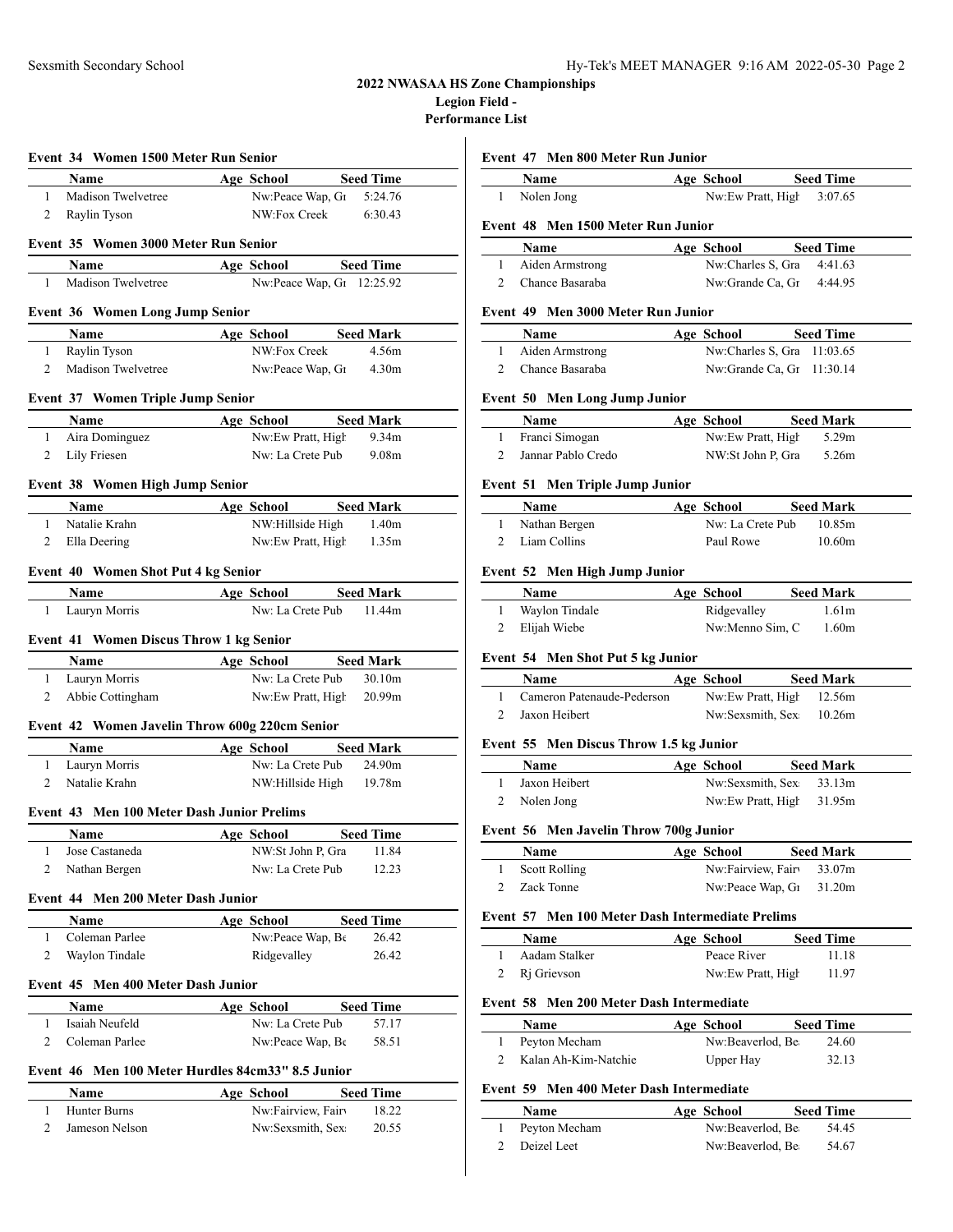# **2022 NWASAA HS Zone Championships**

**Legion Field -**

**Performance List**

|                |                                                           | Event 60 Men 100 Meter Hurdles 84cm33" 8.5 Intermediate |                   |
|----------------|-----------------------------------------------------------|---------------------------------------------------------|-------------------|
|                | <b>Name</b>                                               | Age School                                              | <b>Seed Time</b>  |
| 1              | Lane Muggaberg                                            | Nw:Sexsmith, Sex                                        | 20.45             |
| $\overline{2}$ | Carter Auger                                              | Nw:Ew Pratt, High                                       | 20.86             |
|                | Event 61 Men 800 Meter Run Intermediate                   |                                                         |                   |
|                | Name                                                      | Age School                                              | <b>Seed Time</b>  |
| $\mathbf{1}$   | Jacob Farnsworth                                          | Nw:St Joseph, Gra                                       | 2:10.74           |
| $\overline{2}$ | Jordan Coen                                               | Glenmary                                                | 2:13.19           |
|                | Event 62 Men 1500 Meter Run Intermediate                  |                                                         |                   |
|                | <b>Name</b>                                               | Age School                                              | <b>Seed Time</b>  |
| $\mathbf{1}$   | Jordan Coen                                               | Glenmary                                                | 4:33.68           |
| $\overline{2}$ | Dylan Leadlay                                             | Peace River                                             | 4:36.11           |
|                | Event 63 Men 3000 Meter Run Intermediate                  |                                                         |                   |
|                | Name                                                      | Age School                                              | <b>Seed Time</b>  |
| $\mathbf{1}$   | Jordan Coen                                               | Glenmary                                                | 11:02.80          |
| $\overline{2}$ | Dylan Leadlay                                             | Peace River                                             | 11:03.41          |
|                |                                                           |                                                         |                   |
|                | Event 64 Men Long Jump Intermediate<br>Name               | Age School                                              | <b>Seed Mark</b>  |
| 1              | Aadam Stalker                                             | Peace River                                             | 6.09 <sub>m</sub> |
| $\overline{2}$ | Ri Grievson                                               | Nw:Ew Pratt, High                                       | 5.94m             |
|                |                                                           |                                                         |                   |
|                | Event 65 Men Triple Jump Intermediate                     |                                                         |                   |
|                | Name                                                      | Age School                                              | <b>Seed Mark</b>  |
| 1              | <b>Matthew Barrett</b>                                    | Peace River                                             | 12.36m            |
| $\mathbf{2}$   | Aadam Stalker                                             | Peace River                                             | 12.11m            |
|                | Event 66 Men High Jump Intermediate                       |                                                         |                   |
|                | Name                                                      | <b>Age School</b>                                       | <b>Seed Mark</b>  |
| 1              | Ri Grievson                                               | Nw:Ew Pratt, High                                       | 1.71 <sub>m</sub> |
| $\overline{2}$ | <b>Matthew Barrett</b>                                    | Peace River                                             | 1.69m             |
|                |                                                           |                                                         |                   |
|                | Event 68 Men Shot Put 5 kg Intermediate                   |                                                         |                   |
|                | Name                                                      | Age School                                              | <b>Seed Mark</b>  |
| $\mathbf{1}$   | Judah Omale                                               | Nw:Grande Ca, Gr 10.47m                                 |                   |
| $\overline{2}$ | Carter Auger                                              | Nw:Ew Pratt, High 10.31m                                |                   |
|                | Event 69 Men Discus Throw 1.5 kg Intermediate             |                                                         |                   |
|                | <b>Name</b>                                               | Age School                                              | <b>Seed Mark</b>  |
| 1              | Matthew Barrett                                           | Peace River                                             | 28.28m            |
| 2              | Deizel Leet                                               | Nw:Beaverlod, Be                                        | 26.26m            |
|                |                                                           |                                                         |                   |
|                | Event 70 Men Javelin Throw 700g Intermediate<br>Name      | <b>Age School</b>                                       | <b>Seed Mark</b>  |
| 1              | Matthew Barrett                                           | Peace River                                             | 49.16m            |
| 2              | Rj Grievson                                               | Nw:Ew Pratt, High                                       | 45.77m            |
|                |                                                           |                                                         |                   |
|                | <b>Event 71 Men 100 Meter Dash Senior Prelims</b><br>Name | Age School                                              | <b>Seed Time</b>  |
| 1              | Mondi Lascuna                                             | Nw:Ew Pratt, High                                       | 11.99             |
| 2              | Raiden Duchesneau                                         | Nw:Ew Pratt, High                                       | 12.16             |
|                |                                                           |                                                         |                   |
|                | Event 72 Men 200 Meter Dash Senior<br>Name                | Age School                                              | <b>Seed Time</b>  |

| 2              |             | Mondi Lascuna                            | Nw:Ew Pratt, High 27.58                              |                          |  |
|----------------|-------------|------------------------------------------|------------------------------------------------------|--------------------------|--|
|                |             | Event 73 Men 400 Meter Dash Senior       |                                                      |                          |  |
|                |             | <b>Name</b>                              | Age School Seed Time                                 |                          |  |
| 1              |             | Adam Newman                              |                                                      |                          |  |
| $\mathbf{2}$   |             | Colton McGhie                            | NW:Hillside High 1:02.76<br>NW:Hillside High 1:07.42 |                          |  |
|                |             |                                          |                                                      |                          |  |
|                |             | Event 75 Men 800 Meter Run Senior        |                                                      |                          |  |
|                | Name        |                                          | Age School                                           | <b>Seed Time</b>         |  |
| 1              |             | Theron Mindel                            | Nw:Ew Pratt, High 3:06.05                            |                          |  |
|                |             |                                          |                                                      |                          |  |
|                |             | Event 76 Men 1500 Meter Run Senior       |                                                      |                          |  |
|                | Name        |                                          | Age School Seed Time                                 |                          |  |
| 1              |             | Keenan Price                             | Nw:Ew Pratt, High 5:04.30                            |                          |  |
| $\overline{2}$ |             | Theron Mindel                            | Nw:Ew Pratt, High 5:53.32                            |                          |  |
|                |             |                                          |                                                      |                          |  |
|                |             | Event 77 Men 3000 Meter Run Senior       |                                                      |                          |  |
|                |             | <b>Name</b>                              | Age School Seed Time                                 |                          |  |
| 1              |             | Theron Mindel                            | Nw:Ew Pratt, High 14:07.33                           |                          |  |
|                |             |                                          |                                                      |                          |  |
|                |             | <b>Event 78 Men Long Jump Senior</b>     |                                                      |                          |  |
|                | <b>Name</b> |                                          | Age School                                           | <b>Seed Mark</b>         |  |
| $\mathbf{1}$   |             | Mondi Lascuna                            | Nw:Ew Pratt, High 5.94m                              |                          |  |
| 2              |             | Ryan Martin                              | Nw:Ew Pratt, High 5.53m                              |                          |  |
|                |             |                                          |                                                      |                          |  |
|                |             | Event 79 Men Triple Jump Senior          |                                                      |                          |  |
|                | Name        |                                          | Age School Seed Mark                                 |                          |  |
| $\mathbf{1}$   |             | Raiden Duchesneau                        | Nw:Ew Pratt, High 10.33m                             |                          |  |
| 2              |             | Clarence Lindo                           | Nw:Ew Pratt, High 10.01m                             |                          |  |
|                |             |                                          |                                                      |                          |  |
|                |             | Event 80 Men High Jump Senior            |                                                      |                          |  |
|                |             |                                          |                                                      |                          |  |
|                | Name        |                                          | Age School                                           | <b>Seed Mark</b>         |  |
| $\mathbf{1}$   |             | Luwie Kleyn                              | GP Vanier, High P1                                   | 1.86m                    |  |
| $\overline{2}$ |             | Ryan Martin                              | Nw:Ew Pratt, High                                    | 1.60m                    |  |
|                |             |                                          |                                                      |                          |  |
|                |             | Event 82 Men Shot Put 6 kg Senior        |                                                      |                          |  |
|                | <b>Name</b> |                                          | Age School                                           | <b>Seed Mark</b>         |  |
| $\mathbf{1}$   |             | Aaron Mindel                             | Nw:Ew Pratt, High                                    | 9.97m                    |  |
| $\overline{2}$ |             | Charlee Soto                             | NW:Hillside High 9.81m                               |                          |  |
|                |             |                                          |                                                      |                          |  |
|                |             | Event 83 Men Discus Throw 1.75 kg Senior |                                                      |                          |  |
|                | Name        |                                          | Age School                                           | <b>Seed Mark</b>         |  |
| 1              |             | Aaron Mindel                             | Nw:Ew Pratt, High                                    | 31.16m                   |  |
| 2              |             | Adam Newman                              | NW:Hillside High                                     | 23.70m                   |  |
|                |             |                                          |                                                      |                          |  |
|                |             | Event 84 Men Javelin Throw 800g Senior   |                                                      |                          |  |
|                | Name        |                                          | Age School                                           | <b>Seed Mark</b>         |  |
| 1              |             | Aaron Mindel                             | Nw:Ew Pratt, High                                    | 36.65m                   |  |
| 2              |             | Jayden Boucher                           | <b>GP</b> Vanier                                     | 30.68m                   |  |
|                |             |                                          |                                                      |                          |  |
|                |             | Event 85 Women 4x100 Meter Relay Junior  |                                                      |                          |  |
|                | Team        |                                          | Relay                                                | <b>Seed Time</b>         |  |
| 1              |             | Peace River                              |                                                      | 58.38                    |  |
| 2              |             | Glenmary                                 |                                                      | 1:00.01                  |  |
|                |             | 1) Paloma Greidanus 15                   | 2) Robin Penner 15                                   |                          |  |
|                |             | 3) Serenity Kirlik 15                    |                                                      | 4) Maddelena Rodrigeu 15 |  |
|                |             |                                          |                                                      |                          |  |
|                |             |                                          |                                                      |                          |  |
|                |             |                                          |                                                      |                          |  |